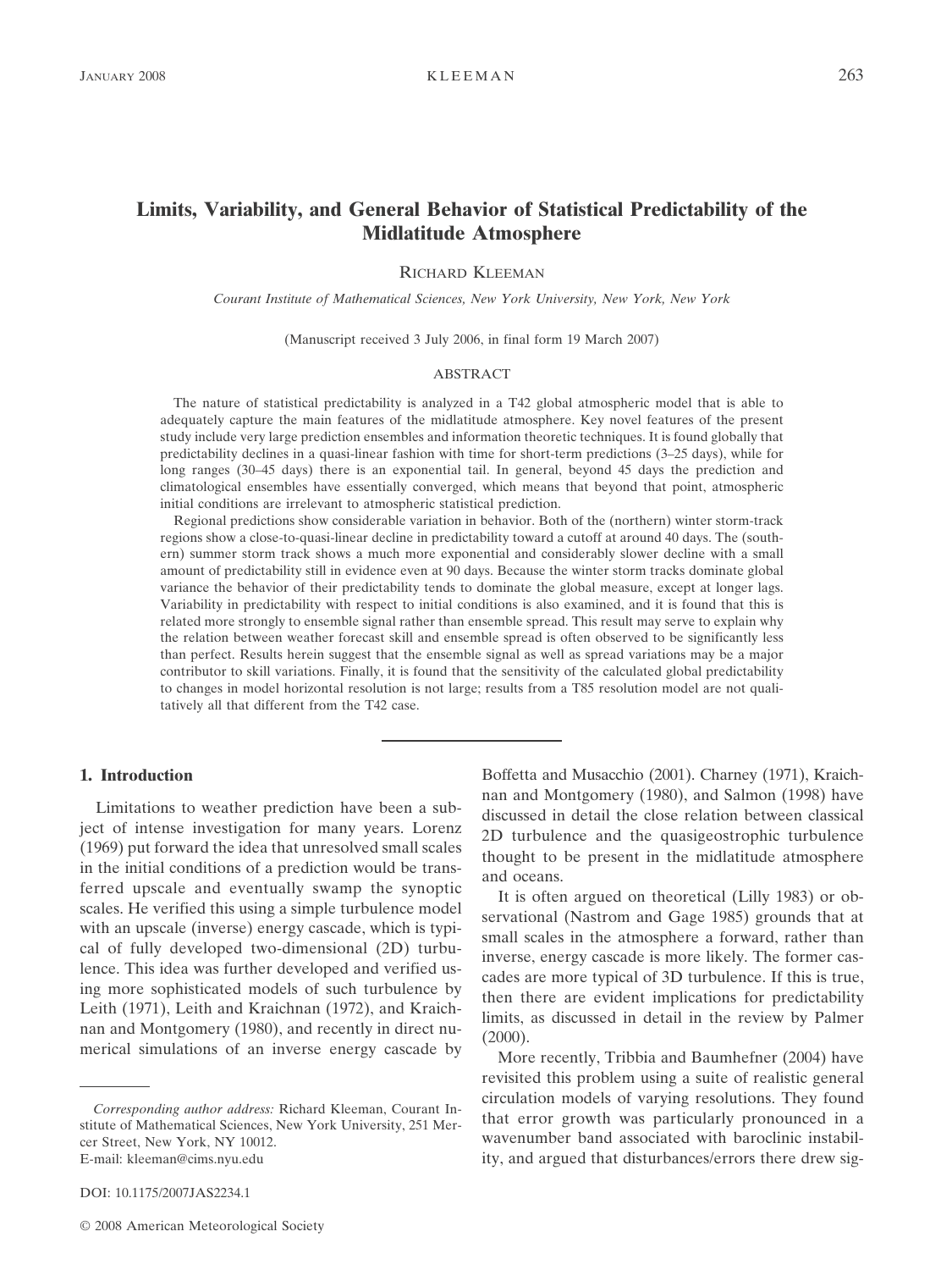nificant energy from the mean state. Disturbances in this wavenumber range were, in the view of these authors, "seeded" from the unresolved smaller scales in a manner similar to that proposed more broadly by Lorenz (1969).

A very natural general framework for considering all of these issues may be found in the idea (and practice) of statistical prediction (see, e.g., Leith 1974; Toth and Kalnay 1993; Ehrendorfer 1994a,b; Palmer 2000). Here, one implicitly assumes that initial condition variables are random, with a probability distribution defined by the observing procedure.<sup>1</sup> As prediction time increases this distribution evolves and eventually relaxes toward some kind of equilibrium distribution. Based on empirical evidence, one usually assumes ergodicity, which implies that the equilibrium distribution may be obtained from a very long time integration of the dynamical system. In the past five years there has been considerable theoretical study of this distributional relaxation process using the tools of information theory (see, e.g., Schneider and Griffies 1999; Kleeman 2002; Roulston and Smith 2002; Kleeman and Majda 2005; Del-Sole 2004; Kleeman 2007b).

In stochastic differential equation theory (e.g., Gardiner 2004), the natural tool for studying this relaxation of distributions is the relative entropy, which is a functional of the prediction and equilibrium distributions. Interestingly, it also happens to be a measure of the perfect model prediction utility (see Kleeman 2002). This is because the equilibrium distribution can be considered a reasonable *prior* distribution before observation of initial conditions and running of the prediction model while the prediction distribution constitutes an obvious *posterior* distribution. The quantitative measure of the shift between prior and posterior distributions given by the relative entropy is known in Bayesian statistical theory (see Bernardo and Smith 1994) as the *utility* of the process causing the shift, that is, in this case the prediction process.

Another way of viewing this relaxation process is as a measure of the importance of initial conditions to statistical prediction. The "closer" the prediction distribution is to the equilibrium<sup>2</sup> distribution, the less important initial conditions are to the statistical prediction. Such a viewpoint has an obvious application to the problem of atmospheric climate prediction, where the equilibrium distribution may be influenced by boundary conditions such as SST.

A great practical problem in implementing statistical prediction occurs because of the high dimensionality of the atmospheric dynamical system. In general, this means that one must resort to Monte Carlo sampling of the appropriate distributions, a process known as ensemble prediction [for particular practical approaches to this see, e.g., Toth and Kalnay (1993) and Palmer (2000)]. In general, for practical situations, the size of ensembles is considerably less than the dimension of the weather models being used. This implies a substantial loss of information relative to that which would be available if one had access to the full distribution. Recently, some theoretical progress has been made in rigorously analyzing this situation (see Kleeman 2007b). We summarize the relevant details from this analysis in the next section because it is particularly pertinent to our study here.

Given the uncertainties still apparent in our detailed understanding of predictability limits, $3$  the theoretical developments detailed above were seen as an opportunity to revisit this problem from a rather different perspective. Another reason is that advances in computer capabilities now allow considerably larger ensembles than were previously possible, which enables us to carry through our theoretical program satisfactorily.

A final question of considerable practical interest concerns variations in predictability with initial conditions: Why are some predictions so much more skillful than others? A particular emphasis in the literature on this topic (see Palmer 2000) has been the so-called skill–spread relation where the skill of predictions is plotted against the ensemble spread. This reflects the intuitive idea that when the mean state is most unstable, predictions are least predictable (and vice versa). In general, while some such relation is often observed, it is frequently not as strong as one might expect (see Buizza and Palmer 1998). Recently in the climate prediction literature (see Kleeman and Moore 1999; Grötzner et al. 1999; Tang et al. 2005) it has been suggested that other factors in the initial conditions beyond instability may be primarily responsible for at least correlation skill variation. In particular, the amplitudes of especially "persistent" oscillatory patterns were found

<sup>&</sup>lt;sup>1</sup> Naturally there are considerable challenges that have only been partially solved involved in deducing such distributions from the observational network.

<sup>&</sup>lt;sup>2</sup> Note the rather important distinction here (unimportant to weather prediction) between equilibrium and climatological distributions; the former will be in equilibrium to the particular boundary conditions under consideration while the latter will generally be the equilibrium distribution given *mean* boundary conditions.

<sup>&</sup>lt;sup>3</sup> An example of such is the precise relative roles of atmospheric initial and boundary conditions in atmospheric climate predictions of a particular duration.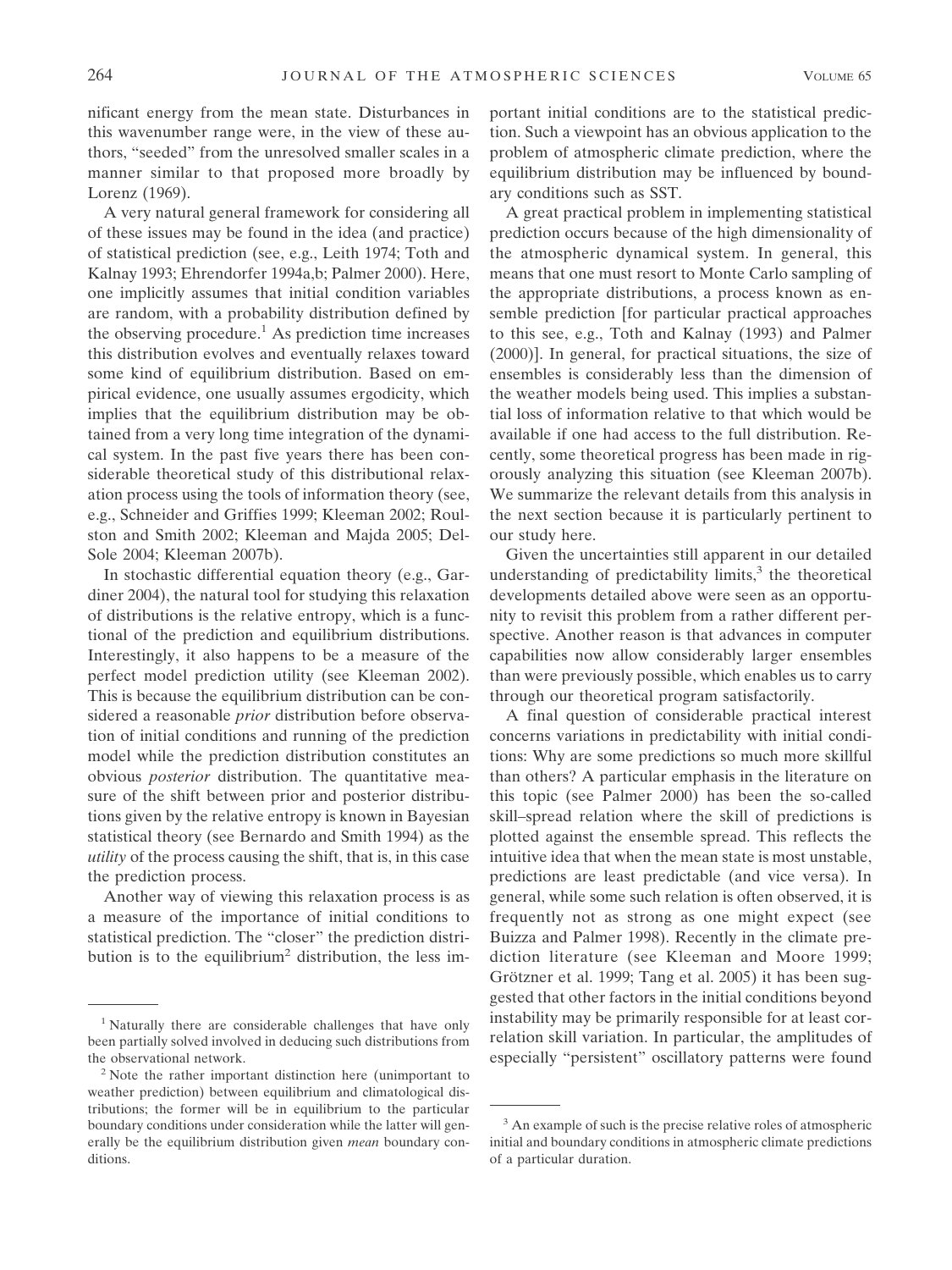to be significant. Our theoretical framework enables us to examine this question now for weather prediction.

This paper is structured as follows: Section 2 discusses the theoretical predictability tools to be used as well as the atmospheric model chosen for analysis. Section 3 examines the relaxation behavior of atmospheric ensembles as well as the factors behind variations in prediction utility with different initial conditions. Section 4 further analyzes the origins of the relaxation behavior, and looks at regional variations in predictability as well as the issue of the resolution dependency of results. Section 5 contains a discussion, a summary, and plans to further investigate the findings of this research.

## **2. Numerical model and theoretical tools**

In this contribution we shall focus on the predictability of the midlatitudes and ignore the effects of convection. This choice is motivated by two considerations: First, the depiction of convection in present weather and climate models is still usually highly parameterized because it needs to describe some very important unresolved scales of motion in a statistical sense. In particular, the cloud scale of several kilometers is beyond the capabilities of the present generation models. Given this, it is not surprising that there are often significant problems in the simulation of important convective variability, such as the Madden–Julian oscillation (see, e.g., Lin et al. 2006). Second, physical parameterizations add significantly to computational expense, and here we wish to consider very large ensembles. We shall examine the limitations of our choice herein in the discussion section below.

Motivated by this we chose to use the first-generation Portable University Model of the Atmosphere (PUMA) primitive-equation model developed at the University of Hamburg (see Leslie and Fraedrich 1997). The configuration had five vertical (sigma) levels and, in our standard experiments, a spectral resolution of T42, which amounts to approximately 3°. Radiative cooling and convection are depicted by a simple Newtonian linear damping toward a specified vertical profile. The relaxation temperature profile is zonally uniform but varies meridionally in such a way as to simulate a northern winter season. Vertically, the temperature relaxation profile is close to a moist adiabat in the Tropics, but becomes more stable at higher latitudes. Details are provided in appendix B. Momentum dissipation is included with a simple linear Rayleigh friction term, which is enhanced in the lowest vertical level. The model also includes a representation of orography, which has the effect of making the mean state zonally variable, and in particular in the Northern

Hemisphere this locates storm tracks in the North Atlantic and North Pacific. The climatological performance of the model configuration is detailed in Kleeman (2007a) and is reasonably realistic. It locates the jet streams of both hemispheres in approximately the correct meridional location, and their strength is reasonable compared to northern winter observations. There is a noticeable and realistic zonal variation in the northern jet stream, with the jet being strongest over the North American/Atlantic sector. Pointwise variance of the streamfunction is concentrated in the North Atlantic and North Pacific midlatitudes in approximate agreement with observations. A qualitative comparison of synoptic disturbances in these regions with observations shows them to be reasonably similar in horizontal structure and propagation direction. The theoretical machinery to be utilized here can be found in Kleeman and Majda (2005) and Kleeman (2007b). We summarize the relevant material here; however, proofs and considerably more detail and discussion can be found in these sources.

The perspective we adopt is that ensembles represent a sampling of an underlying and unknown probability density function (pdf). This sampling philosophy also implies a discretization reference frame because one must define a partitioning of state space in order to use the ensemble as a sample estimate of the (now discrete) pdf. Such a partitioning naturally implies that the pdf is then only being estimated at a particular resolution. Now if one chooses a partitioning such that very few ensemble members are contained in any particular partition element (i.e., subregion of state space), then the sample estimate provided may have considerable sampling error associated with it. In Kleeman and Majda (2005) it was shown that this error could be quantified as information loss and then compared with the information content of the ensemble. It was argued that the choice of partitioning must ensure that this loss should be small relative to the information content being calculated. In practical terms this means that the number of ensemble members per partition is required to be greater than approximately five.

It also should be observed that for a sufficiently large sample, for which this information loss is not an issue, a refinement of the partition results in increased information (see Cover and Thomas 2006; Kleeman 2007b) because one is taking into account more of the fine structure of the pdf. There is, therefore, a trade-off between losing information because of sampling error and losing it because of coarse graining. In general, the optimal point occurs when there are around five ensemble members in partitions. If one ensures as part of a partitioning choice that this condition is met, then the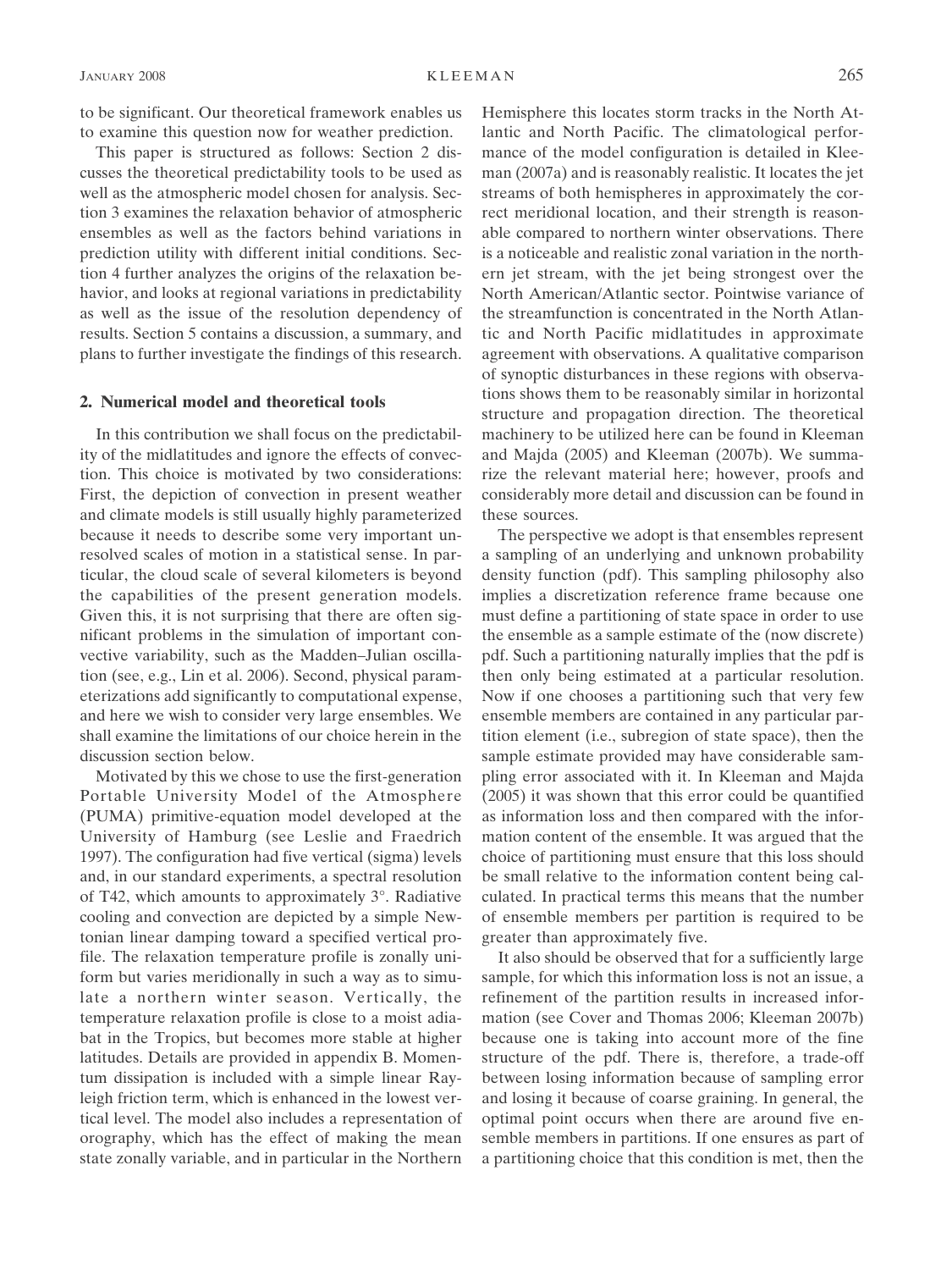loss of information resulting from sampling is much smaller than the practical calculated entropies discussed below.

Consider now the importance of state-space dimensionality: It is clear that as the dimension of the state space increases the number of partitions *per dimension* must shrink rather rapidly so that sampling information loss is not significant. The implication, then, is that the degree of multivariate behavior possible for pdfs at adequate resolution is rather severely constrained by ensemble size. In fact, a simple calculation shows that for practical ensembles (i.e., with sizes of less than  $10<sup>4</sup>$  or so) the degree of multivariate behavior possible with four partitions per dimension is at most around six.

One might ask whether this problem could be avoided by fitting certain reasonable distributions (such as Gaussians or their generalizations) to the ensemble. One finds, however, that the constraints described above then appear in a different form: First, the information content obtained from the fitted distributions are, for high-order multivariate distributions, considerably larger than those obtained using the optimal partitioning strategy discussed above. The apparent reason for this is that there must be considerable sampling error or information loss associated with the particular fitted distribution because it is rather uncertain. This uncertainty also implies that the numerical problem associated with the fitting can often become quite ill posed because there are many almost equally wellfitted distributions.

Given these issues, Kleeman (2007b) proposed the study of the information content of an ensemble associated with multivariate behavior of a particular degree. More precisely, suppose we have *n* random variables *Xi* with corresponding multivariate distribution  $p(X_1,$  $X_2, \ldots, X_n$ ). Consider now all possible marginal distributions of order  $m < n p(X_{j_1}, X_{j_2}, \ldots, X_{j_m})$ , with  $j_k \le n$ . We define now the *marginal relative entropy* of degree *m* by

$$
D^{m}(p||q) = \frac{1}{C_{m}^{n}} \sum_{j_{1},j_{2},\dots,j_{m}} D[p(X_{j_{1}}, X_{j_{2}}, \dots, X_{j_{m}})]
$$

$$
||q(X_{j_{1}}, X_{j_{2}}, \dots, X_{j_{m}})],
$$

where  $q(X_{j_1}, X_{j_2}, \ldots, X_{j_m})$  is the corresponding equilibrium distribution and the summation is over all possible distinct permutations  $j_1, j_2, \ldots, j_m$ . For a given partitioning of state space the marginal entropies can also be shown to satisfy an inequality hierarchy, that is,

$$
D^{1}(p||q) \le D^{2}(p||q) \le \dots \le D^{n}(p||q) = D(p||q),
$$
\n(1)

where it will be noted that the final member of the chain is the full relative entropy. This hierarchy of inequalities has the following natural interpretation: each marginal relative entropy is measuring the average information content involved in all possible multivariate fluctuations of given order *m* of the *n* random variables. Intuitively, as one accounts for higher-order fluctuations (bivariate, trivariate, and so on), one would expect to account for more and more of the information content of the full *n*-dimensional pdf. This is precisely the reason for the inequality hierarchy above. When the final point  $m = n$  is reached, then all multivariate variations are accounted for and so the full relative entropy is recovered.

Consider now the optimal partitioning strategy discussed previously. It is clear that the number of partitions per dimension will then strongly decrease as we consider the calculation of marginal relative entropies of increasing degree. Remembering that because refinement of partitioning implies an *increase* in relative entropy, it is clear that if we adopt an optimal partitioning strategy then the hierarchy of Eq. (1) may no longer apply. We will examine this point again in the next section when we deal with practical atmospheric ensembles.

Another approach to the above ensemble information content methodology is to assume in the limit of an infinite ensemble that a particular form of distribution holds. In the present context such a calculation is interesting and of practical significance because, as we shall see later, it is generally the case that the "converged" distributions likely appear to be close to Gaussian. We shall therefore also calculate the relative entropy under the assumption that the converged distributions are Gaussian. This is of course a sample estimate because we are estimating the covariances and means from our ensembles.4 It also represents the information associated with only the first two cumulants of the converged distribution in which no assumptions regarding form are made (see Majda et al. 2002 for more detail). One could make less restrictive assumptions than Gaussianity; however, it is not clear exactly what form these should take, that is, which higher-order cumulants should be included and which should be neglected. This is a subject for future work. A motivation for the Gaussian assumption is the central limit theorem, which states that a sufficiently large sum of non-Gaussian random variables results in a nearly Gaussian

<sup>&</sup>lt;sup>4</sup> For the large ensembles we shall deal with the sample error here is small. The actual error can be estimated by looking at the very long time prediction value of the relative entropy, as we shall see below.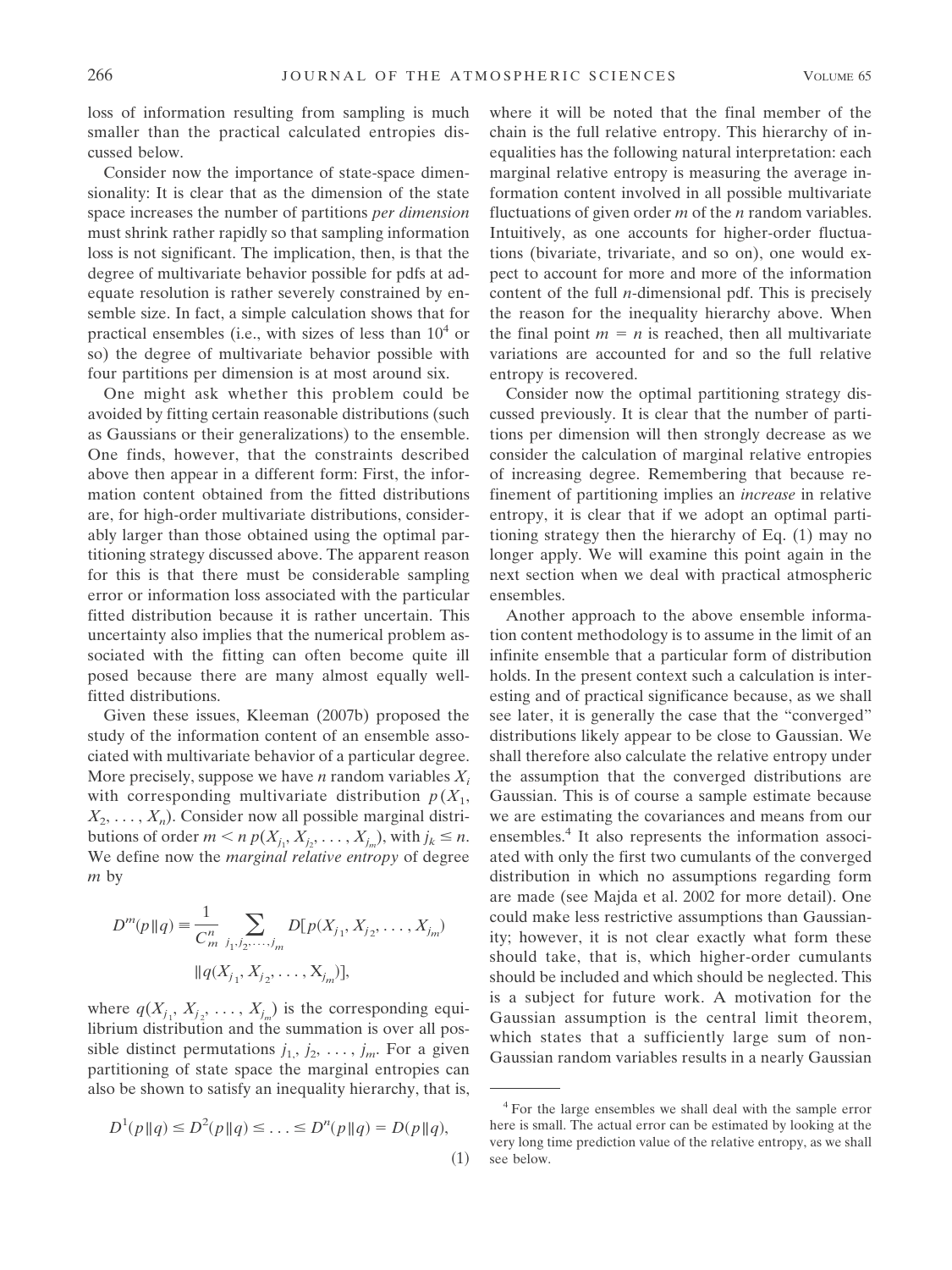variable. It appears that as the dimensionality of the dynamical system increases, as it does for realistic systems, then apparently many random variables of interest are effectively large sums of other random variables and so by the central limit theorem approximately Gaussian.

#### **3. Initial conditions probability distribution**

Errors arise in the initial conditions of weather predictions for two principal reasons—first because the observational networks that determine the current state of the atmosphere are less than perfect, and second because the models utilized to make forecasts have misrepresentations of physical processes in the atmosphere. This is primarily due to a lack of model resolution, which forces the parameterization of unresolved scales of motion.

In this study we are ignoring errors of the second kind by making the perfect model assumption. We thus are considering errors that arise solely from the imperfections in the observational network.

In practical weather prediction many methods have been used to process observational data for the purpose of initializing prediction models. The following three main types of techniques have been utilized:

- 1) optimal interpolation of earlier predictions and observations (see, e.g., Lorenc 1986),
- 2) variational assimilation of observations into a model over a particular time window (see, e.g., Rabier et al. 2000), and
- 3) Kalman filtering a combination of forward integrations of a model with observational data (see, e.g., Houtekamer and Mitchell 1998).

In all of these cases the prediction model itself is used in a fundamental way to "fill in the gaps" of the observational network. This interpolation is required to adequately initialize a particular prediction model on its numerical grid.

As a consequence of following such analysis methods, error estimates for the initial conditions reflect aspects of model dynamics as well as deficiencies in the actual observational network, which we mentioned above. Disentangling these combined effects is evidently a complex, interesting, and important subject of study. Because our primary focus in this contribution is upon the statistical evolution of errors and not on the initialization process, we defer a comprehensive and rigorous analysis of this situation and its effect on statistical predictability to a future contribution.

In place of the sophisticated methodologies of initialization mentioned above, we shall instead fix our initialization distribution by appealing to a rather idealized picture of deficiencies in the observation network; in particular, we shall assume that observations of prognostic variables are available only at a coarse horizontal resolution, which amounts to an integrated knowledge of variables in a particular "observation box." The latter implies naturally errors in the pointwise-defined initial conditions. The coarse resolution of the box also implies that errors in model variables at grid points with close horizontal proximity will show significant correlation with each other. Using these basic precepts we build a multivariate Gaussian distribution for our initial conditions. The particular assumed horizontal structure is similar in several respects to that assumed in optimal interpolation for forecast errors (see Lorenc 1986).

In addition to the above covariance structure we also assume that the means for the initial condition distribution are obtained at random from an extended integration of the prediction model. This ensures that predictions are always close to the natural "attractor" of the prediction model. This prescription is also conceptually consistent with our perfect model assumption. The exact details and a justification of the distribution may be found in appendix A.

## **4. Limits and variability of predictability**

The theoretical framework discussed above was now applied to the model detailed. Ensembles were constructed by sampling from a particular choice for the initial condition distribution discussed above. We shall assume, as discussed, that the primitive-equation prognostic variables are distributed according to a Gaussian (multivariate) distribution, which has a horizontal decorrelation scale of 1000 km and mean values drawn randomly from the equilibrium distribution with variances two orders of magnitude smaller than the equilibrium distribution. The variances chosen here are probably larger than one might expect in a wellobserved region.

In the first numerical experiment, which explored predictability limits, we chose a very large ensemble of 9600 members. The large size was used in order to explore convergence with respect to the order of computed marginal relative entropy. In later experiments, aimed at examining variations in predictability with respect to the choice of initial conditions, and also in a higher-resolution run, we reduce this to 1000 members and compute only marginal entropies of order three or less.

To make the calculation of marginal relative entropy practical we require a reduced state space, because all possible permutations of state variables must be com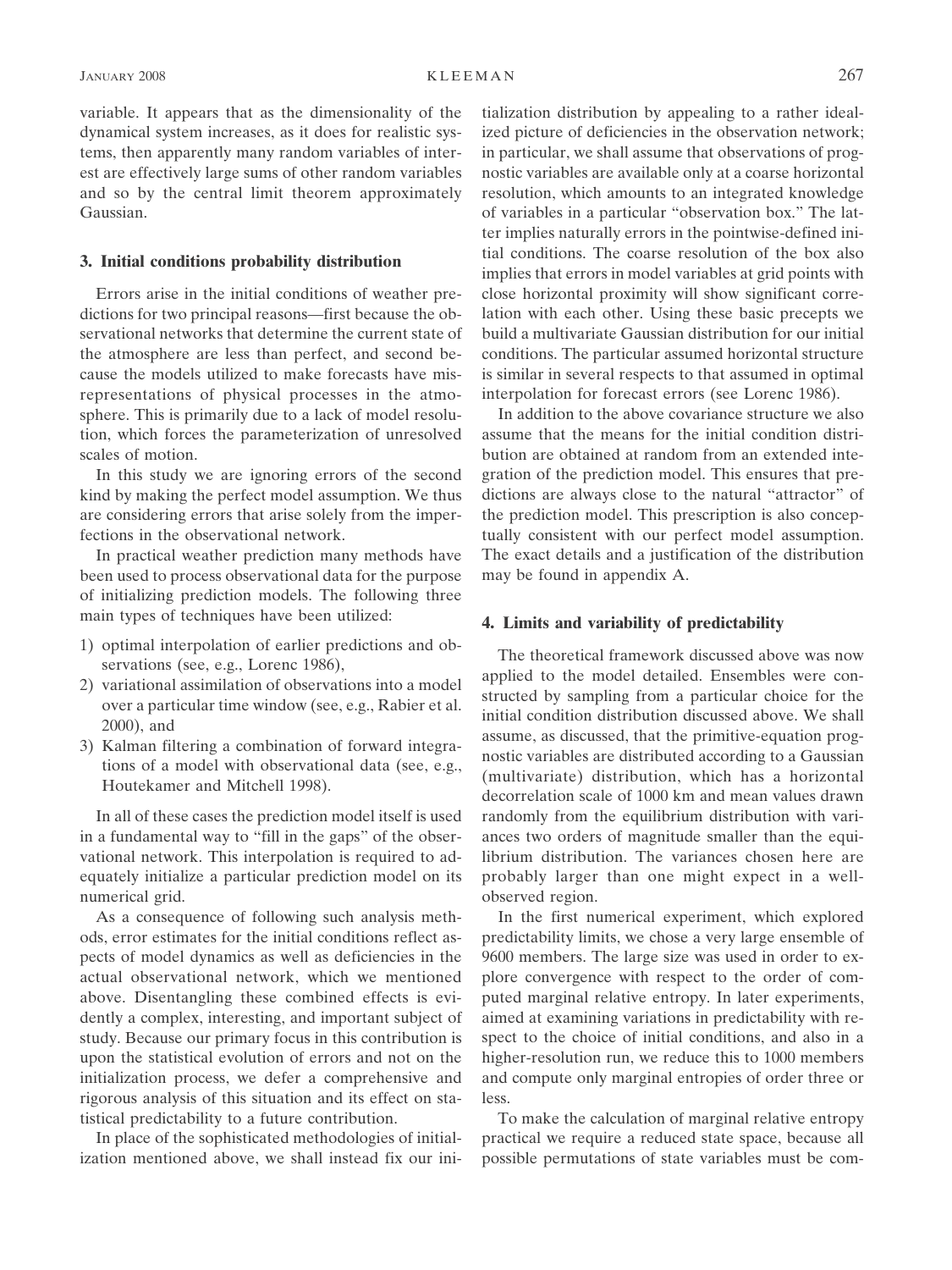puted [see Eq. (1)]. Accordingly, we calculated the first 60 EOFs from an equilibrium run using a multivariate calculation that used the full set of prognostic variables (divergence, vorticity, temperature, and the log of surface pressure) at all five vertical levels. The four dynamically different state variables were rescaled to have equal mean global variance before the EOF calculation was performed in order that all should be given equal weight in the reduced state space. The divergence was rescaled with the same factor as the vorticity because they have the same physical units. Without such a rescaling, results are dominated by the temperature variable. We also sampled the equilibrium run every 90 days to ensure temporal correlation. The set of calculated EOFs account for approximately 90% of the variance of the complete set of prognostic state variables. It was found that all results shown below were not qualitatively sensitive to cutoff dimension, a result checked by examining all results using 20 and 40 EOFs. The first EOF is shown in Fig. 1. Notice that overall it has the greatest amplitude in the northern jet stream and storm-track regions. It is also interesting to note that our results were insensitive to the state-space variable(s) selected. We also examined just streamfunction as a state-space variable and found little qualitative difference in the results.

As noted previously, an important practical consideration in the calculation of entropic functionals is the partitioning used. We chose to use the finest partitioning consistent with ensuring that the information loss resulting from sampling is reasonably small. Such a strategy is optimal in extracting information. We also chose to partition based on retaining an equal number of prediction ensemble members in each dimension partition. The number of partitions per dimension for the marginal entropy calculations in the first experiment is listed in Table 1.

## *a. Basic behavior*

The results for a particular initial condition distribution are shown in Fig. 2. Plotted are the first four marginal entropies as well as the hypothetical Gaussian relative entropy discussed above.

The latter has been divided by 60 to facilitate comparison with the marginal entropies. It is much larger because it represents the information contained in a hypothetical converged distribution while the marginal entropies reflect the (severely) reduced information content of an ensemble. It is rather curious that despite this difference in calculation basis it appears to behave very similarly after rescaling. The correspondence is not perfect however, as we shall see later when we examine predictability variation. All entropic measures

qualitatively show the same behavior, namely, a quasilinear drop for the first month or so of a prediction and some evidence of an exponential tail between 30 and 50 days. Beyond this there is approximately flat behavior for all measures. The level beyond 60 days is not zero, as one might expect from the convergence of prediction and climatological distributions, because of the issue of ensemble sampling. Thus, if one takes two different climatological ensembles of size 9600 and calculates the marginal and Gaussian relative entropies then one obtains a small positive residual equal to that seen in the long lead values of Fig. 2.

A number of other features are notable in the behavior of the entropies. First, for longer lags there is little difference in the behavior of the second- through fourth-order marginal entropies, suggesting that some kind of rough convergence is occurring. Second, there is a hint of "leveling off" of the higher marginal entropies for short lags. This is not apparent for the univariate and Gaussian measures. The difference is due to the relative coarseness of resolution used for the higherorder measures. For short lags the partitioning used ensures that the coarse cases do not resolve well the climatological distribution. Recall that partitioning is chosen with respect to the prediction distribution. For longer lags as the ensembles approach each other in spread the partitioning resolves better both distributions.

#### *b. Regional variations in predictability*

We next examined the variation of predictability behavior in different storm-track regions of the globe. In particular, we examined the Southern Ocean (70°–28°S and all longitudes), the North Atlantic (25°–56°N, 76°– 174°W), and the North Pacific (25°–56°N, 143°E– 115°W). The first region is dynamically very different from the last two because in this study it lies in the summer hemisphere and thus has a mean state likely to be much less baroclinically unstable. The last two regions have very similar mean states.

In each regional area we recalculated the first 60 EOFs in order to obtain a dynamically relevant reduced state space in each case. The explained variance of these new sets of 60 EOFs was higher than the corresponding global set. The ensemble predictions were identical to the global case. We simply restricted attention to the specific region and projected onto the regional EOFs rather than the global ones.

Predictability results are displayed in Fig. 3 and show that the summer storm-track region indeed behaves very differently from the two northern winter regions, which appear almost identical in their behavior. In particular, the summer region shows a much slower decline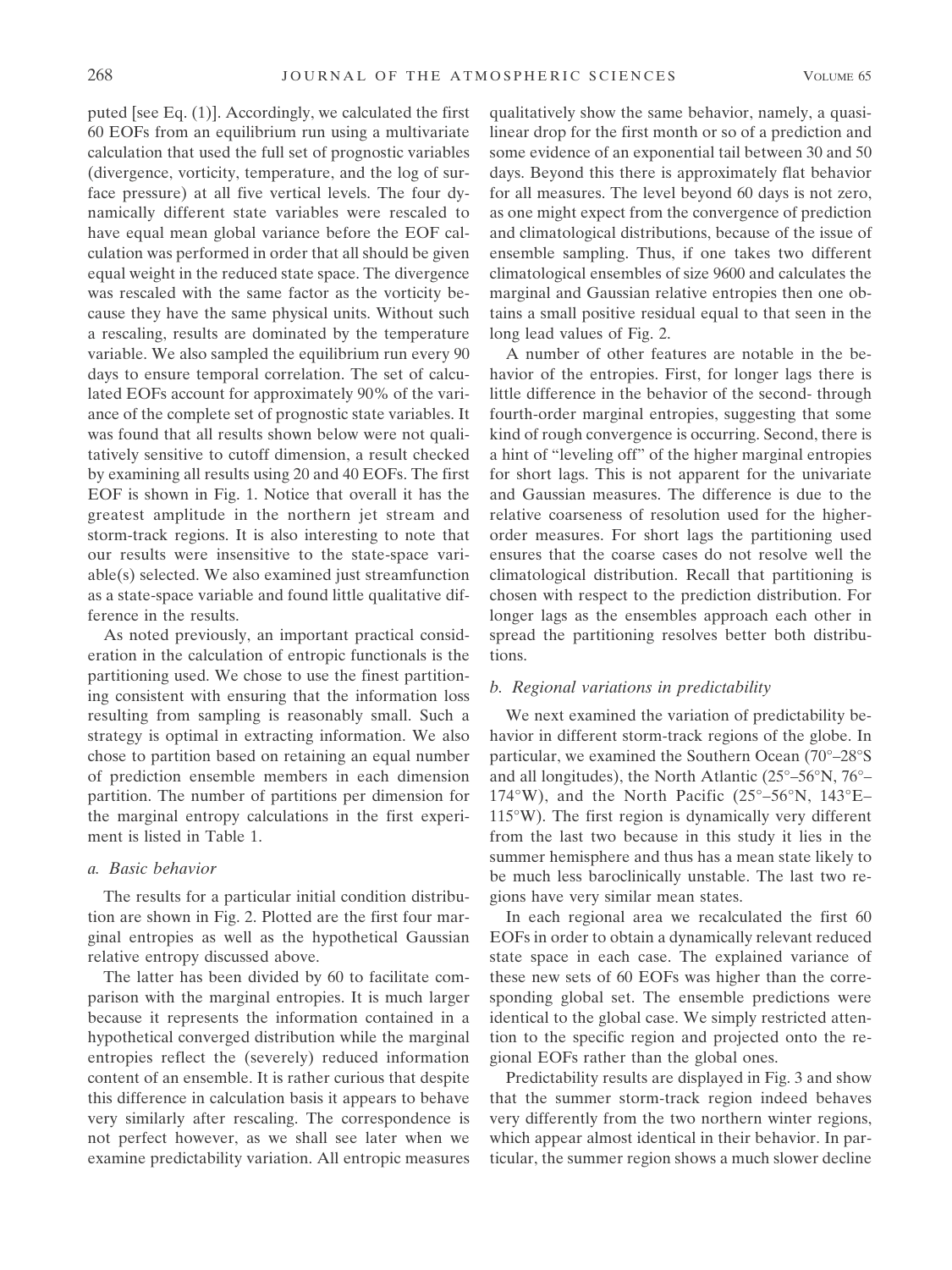



FIG. 1. The first global EOF of rescaled model prognostic variables (see text). Sigma values of [(left); except for (g)] 0.2 and (right) 1.0 are shown. The contour range and interval varies between plots in order to emphasize structure. The contour values (i.e., bottom, top, interval) multiplied by 10 000 for each frame are (a)  $(-100, 80, 20)$ , (b)  $(-250, 250, 50)$ , (c)  $(-180, 120, 30)$ , (d)  $(-120, 100,$ 20), (e)  $(-18, 12, 3)$ , (f)  $(-80, 50, 10)$ , and (g)  $(-200, 150,$ 50).

in the relative entropy measures with statistical convergence of the prediction ensemble to the climatological ensemble still not quite complete after 90 days. The two northern winter regions by contrast showed somewhat faster predictability decline than the global case, with convergence almost complete by approximately 30 days. There is also a general impression that the predictability decline in the summer case is exponential in character, while the winter case is almost quasi linear with a well-defined cutoff point in time beyond which there is no statistical predictability due to initial conditions.

## *c. Variation in predictability with initial conditions*

This issue is of some obvious practical interest because a priori information about the likely skill of a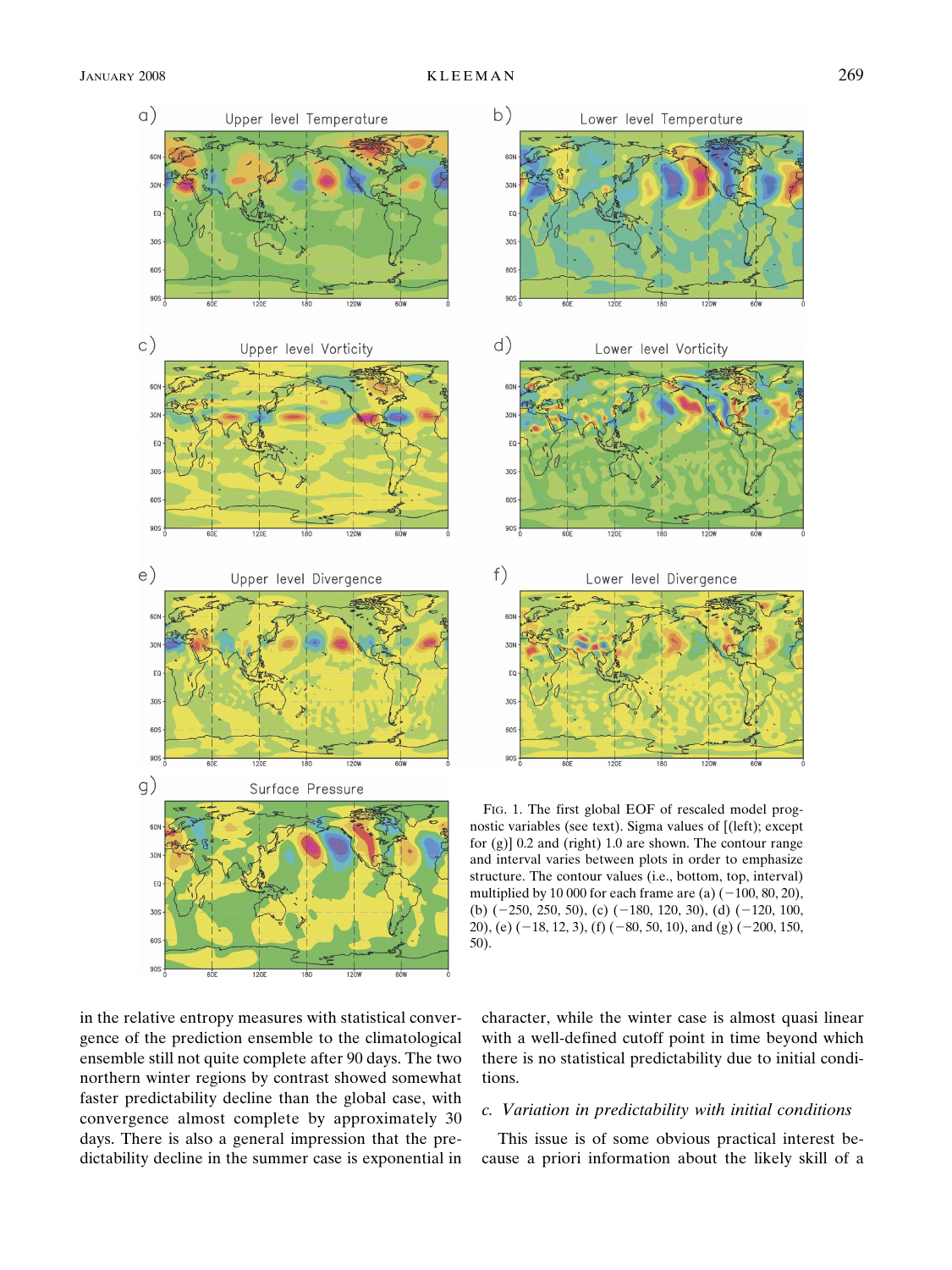TABLE 1. Partitioning of state space for the various marginal relative entropies.

| Marginal order | Partitions per<br>dimension | Total partitions |
|----------------|-----------------------------|------------------|
|                | 1024                        | 1024             |
|                | 32                          | 1024             |
|                | 10                          | 1000             |
|                |                             | 1296             |

particular forecast has utilitarian consequences [a good review can be found in the work of Palmer (2000)]. Considerable attention in the literature in this respect has focused on the relation between prediction skill and ensemble spread. Some useful results have been obtained (see, e.g., Buizza and Palmer 1998); however, the relationship found has often been less than ideal.

Our present study allows us to reexamine this issue using rather clear theoretical measures of predictability with large ensembles. The focus here has been on using the relative entropy as a measure of the convergence of the prediction to the climatological ensemble, however, one may also interpret it clearly as the perfect model utility of the statistical prediction. This is the case because it measures the overall shift in expected prediction ensemble once initial conditions and dynamics are taken into account (see Kleeman 2002; Bernardo and Smith 1994).

If one assumes Gaussian ensembles, then this utility measure involves both the first and second cumulants of the ensembles, which makes it more similar to an anomaly correlation rather than an RMS skill measure (see Kleeman and Moore 1999) which only depends on the second cumulant.<sup>5</sup> In fact, one may write the Gaussian relative entropy as the sum of a piece depending only on the prediction's second cumulant (dispersion) and a piece depending only on the prediction's first cumulant (signal):

$$
RE = \frac{1}{2} \left\{ \ln \left[ \frac{\det(\sigma_q^2)}{\det(\sigma_p^2)} \right] + \text{tr}[\sigma_p^2(\sigma_q^2)^{-1}] - n \right\} \text{Dispersion}
$$

$$
+ \frac{1}{2} (\mu^p - \mu^q)'(\sigma_q^2)^{-1} (\mu^p - \mu^q) \text{Signal}, \tag{2}
$$

where the subscripts *p* and *q* refer to prediction and climatological ensembles, respectively. The interpretation of the first piece is the prediction utility associated with reduction in uncertainty, while the second piece



FIG. 2. Functional describing global predictability at various prediction times. Shown are various orders of marginal relative entropy (see text) as well as the hypothetical Gaussian relative entropy that applies if the converged distributions are Gaussian. The Gaussian functional has been rescaled by dividing by 60 for ease of viewing.

represents the utility associated with shifts in the means of the ensemble from the climatological case. Some reflection shows that both pieces have clear practical value to consumers of forecasts.

An interesting question is whether variations in prediction utility with respect to differing mean initial conditions are more closely associated with variations in either dispersion or signal. Clearly, an attempt to find a relationship between ensemble spread and anomaly correlation implicitly assumes that the former is the case. In fact, we find that the opposite is true.

To examine this we obtained 48 uncorrelated initial conditions from a climatological integration, which were used as the means for initial condition ensembles constructed using the method described previously. To make this exercise computationally practical a smaller ensemble of 1000 members was then constructed for each initial condition. The second and third marginal entropies were then calculated for each initial condition using 5 and 10 partitions per dimension. The Gaussian entropy was also computed and split according to Eq. (2).

In Fig. 4 we have plotted the correlations between the various entropies at different prediction times. The relationship between the marginal entropy and the Gaussian entropy is always quite strong (usually 0.8– 0.9), which is evidence of the near-Gaussian nature of ensembles in atmospheric prediction. Note, however, that it is not as high as the correlation between different marginal entropies, suggesting some small but nonzero role for non-Gaussianity. This is only a tentative con-

<sup>5</sup> Recall that we are considering perfect model skill measures here. Naturally, in the case of model error the RMS error will also depend on the mean as well.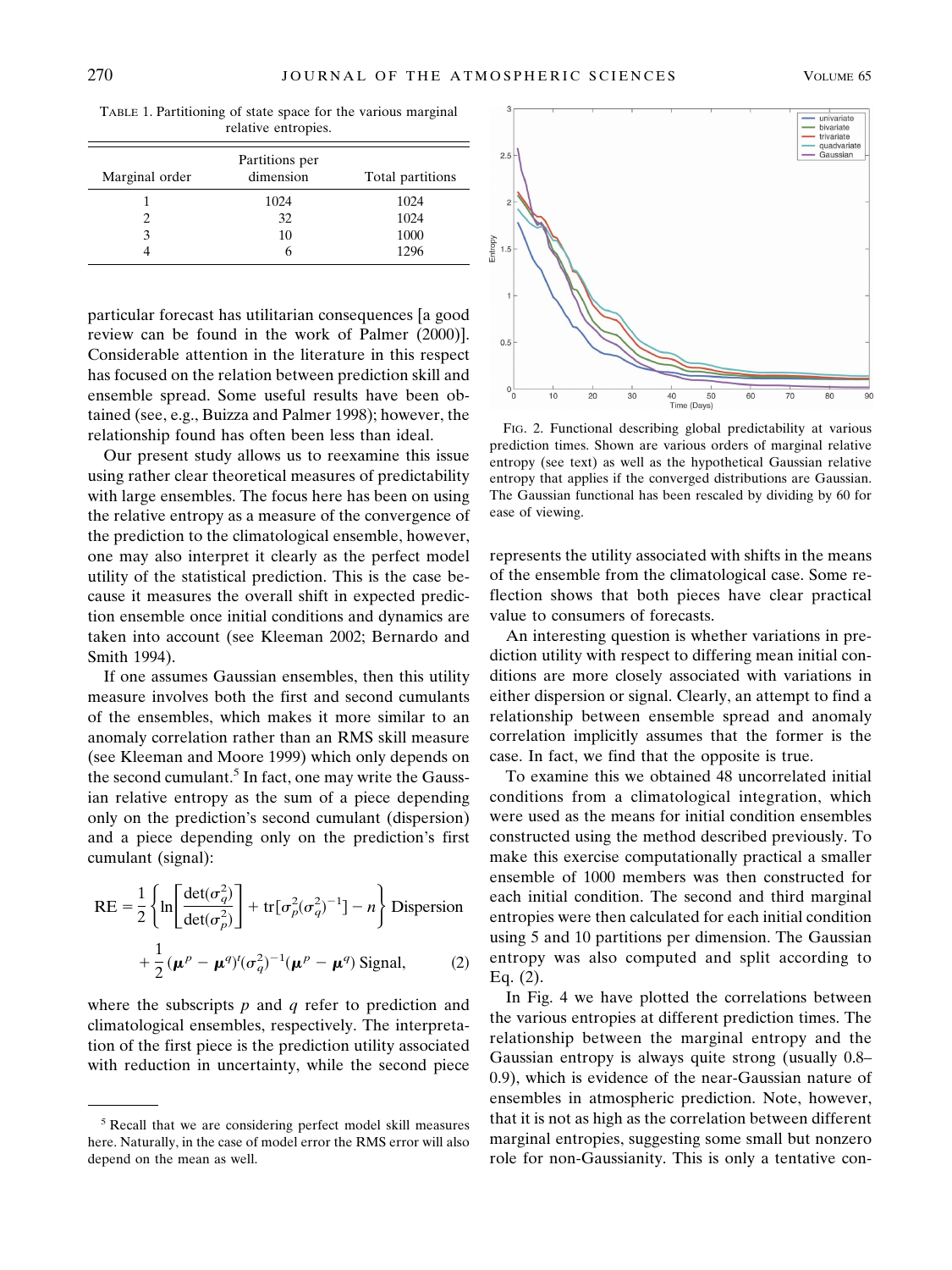

FIG. 3. Same as for Fig. 2, but broken into different geographical regions of particular dynamical interest: (a) Southern Ocean, (b) North Atlantic, (c) North Pacific.

clusion of course, and requires further detailed investigation that the author is currently undertaking and will document elsewhere.

The interesting aspect about Fig. 4 is that of the two Gaussian pieces, it is very clearly the signal that is more closely associated with marginal entropy variation than the dispersion. This holds at all prediction times, but most noticeably for shorter-range, more skillful predictions. In this respect the nature of primitive-equation midlatitude atmospheric predictability variation appears more similar to that seen previously in baroclinic quasigeostrophic turbulence (see Kleeman and Majda 2005), climate prediction (see Tang et al. 2005), and stochastically forced systems (see Kleeman 2002) rather than in chaotic systems like the Lorenz (1963) model (see Kleeman 2002). This idea is not new to weather prediction (see, e.g., van den Dool and Toth 1991), however the present work confirms it in a very general statistical predictability setting with very large ensembles.

Given this important role for the signal, it is interesting to view its variation with initial condition and pre-

diction time. This is plotted in Fig. 5, and two things are apparent. First, there can be considerable variation in this quantity from one set of initial conditions to another, and occasionally it is unusually high even for 2-week predictions. Second, it is reasonably coherent in time or, in other words, if the signal is large for shortrange predictions it will tend to be also large for longerrange predictions (and vice versa).

An important caveat to the above results concerns the method used to produce the initial condition distribution. As noted in appendix A, the fixed covariance matrix assumed will ensure that at time zero there will be no variation in the dispersion component between differing initial conditions. With a more practical assimilation system one would not expect this to be the case because model dynamics then play a role in determining error covariances. It is worth observing, however, that the conclusion regarding dominance of the signal over dispersion is true at all prediction times, not just very short ones. Evidently, for lags of the order of 2–10 days, the prediction distribution is very heavily influenced by model dynamics in a way that is some-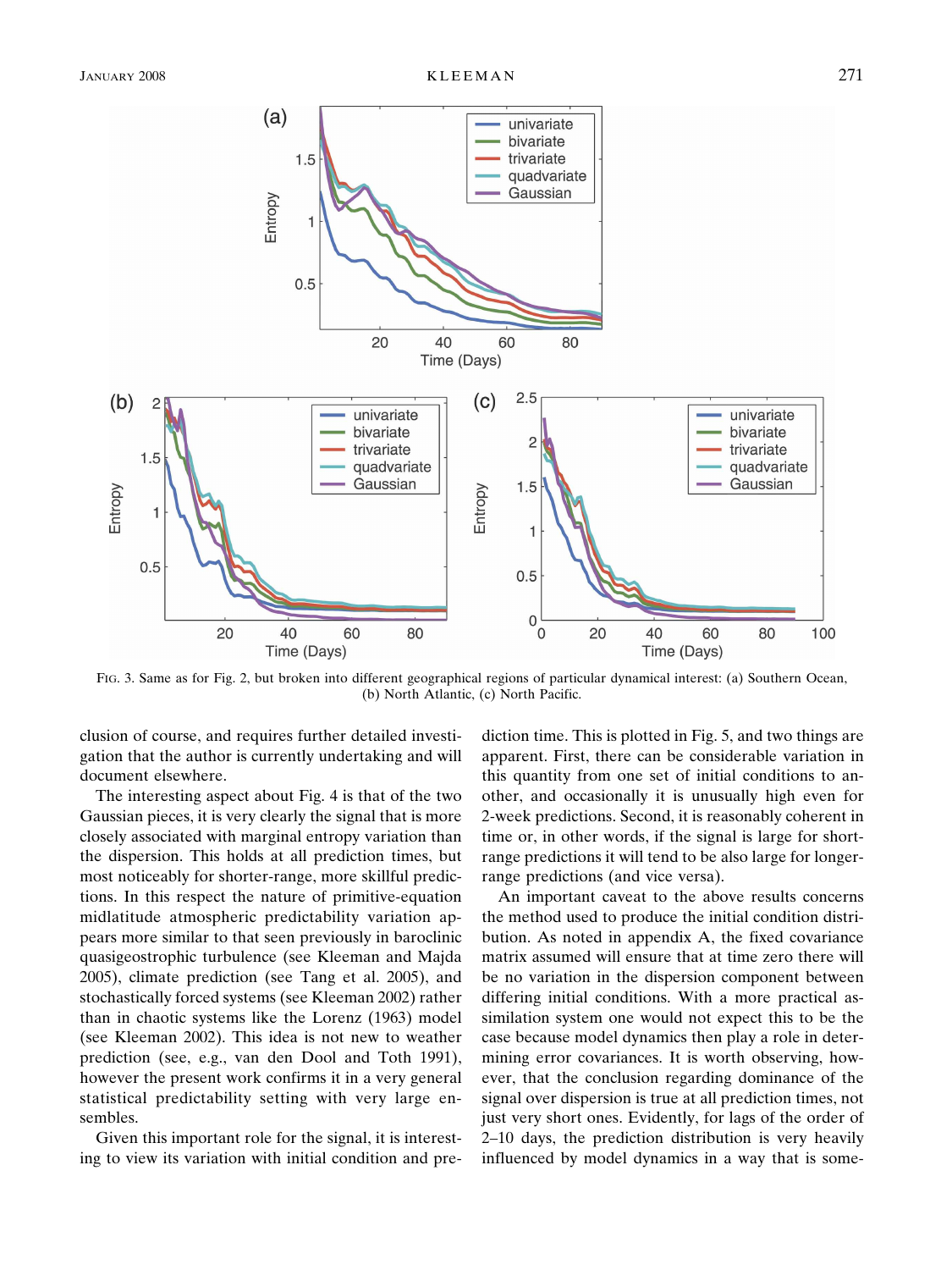

FIG. 4. Correlation of the third-order marginal relative entropy with various other functionals of interest. Correlations were computed by considering different initial conditions as data points and are plotted as a function of prediction time. Other functionals considered include the second-order (bivariate) marginal entropy, and the Gaussian relative entropy (see Fig. 1) and its constituent pieces, signal and dispersion (see text).

what analogous to practical data assimilation, and yet the signal term actually is increasingly dominant over dispersion during that period. The dispersion term however does grow from zero to a correlation of 0.45 in the first day, which does suggest that practical assimilation systems may have a significantly larger role for dispersion, at least for short-range predictions.

#### *d. Sensitivity to resolution*

In general in models of the type deployed here, scaledependent dissipation is used to control small-scale noise. As resolution increases this typically acts primarily on smaller and smaller scales, which are well below the synoptic scales that dominate the leading part of the EOF spectrum that we have used to analyze predictability. Effectively, then, as we increase resolution we reduce dissipation of modes in this part of the spectrum, and at the same time increase the effective stochastic backscatter from previously unresolved smaller scales (see, e.g., Frederiksen and Davies 1997). We tested the sensitivity of our results to these effects by using a T85 rather than T42 version of the PUMA model. The effective horizontal resolution of this configuration was exactly double that of the standard model. We kept the vertical resolution at the standard five levels, and in all other respects, except for internal dissipation, the new configuration was identical to the standard one.

The internal dissipation used in the model was an order-8 hyperviscosity. The coefficient for this term was



FIG. 5. The signal component of Gaussian relative entropy plotted as a function of prediction time and particular initial condition (there are 48 considered).

adjusted with resolution so that the dissipation time scale of the highest wavenumber remained constant at 4 days for both the T85 and T42 experiments.

Increasing resolution forces one to choose a significantly shorter time step for numerical stability, meaning that the computational cost of our high-resolution model is more than an order of magnitude higher. We thus restricted our attention to smaller ensembles, and in particular considered a 960-member ensemble.

At a higher resolution an EOF analysis similar to that reported above for T42 revealed, perhaps not surprisingly, a slower convergence with respect to explained variance. Thus, 100 modes explained around 55% of variance, rather than the 95% in the T42 case. Our experiments were conducted with 100-mode-reduced state space. As an initial condition distribution we used the identical one to that used in the T42 case to produce Fig. 1. The reduced ensemble meant that we were only able to calculate the first three marginal entropies, and these were performed using 121, 11, and 5 partitions per dimension, respectively. Again, the Gaussian relative entropy was also calculated and rescaled by the (new) reduced space dimension for ease of viewing. Results are displayed in Fig. 6 and show that, similar to the T42 case in Fig. 2, for all considered entropic functionals there is essential convergence of prediction and climatological ensembles by about 45–50 days. The general qualitative behavior is relatively unchanged, although there is some reduction in all relative entropies at short leads. This is possibly because the smaller total variance of the reduced state space for the high-resolution case may mean that more information is being omitted in the present case relative to the control case. The relative robustness of the results to rather large changes in horizontal resolution is a little surprising. It suggests that the stochastic backscatter from very small-scale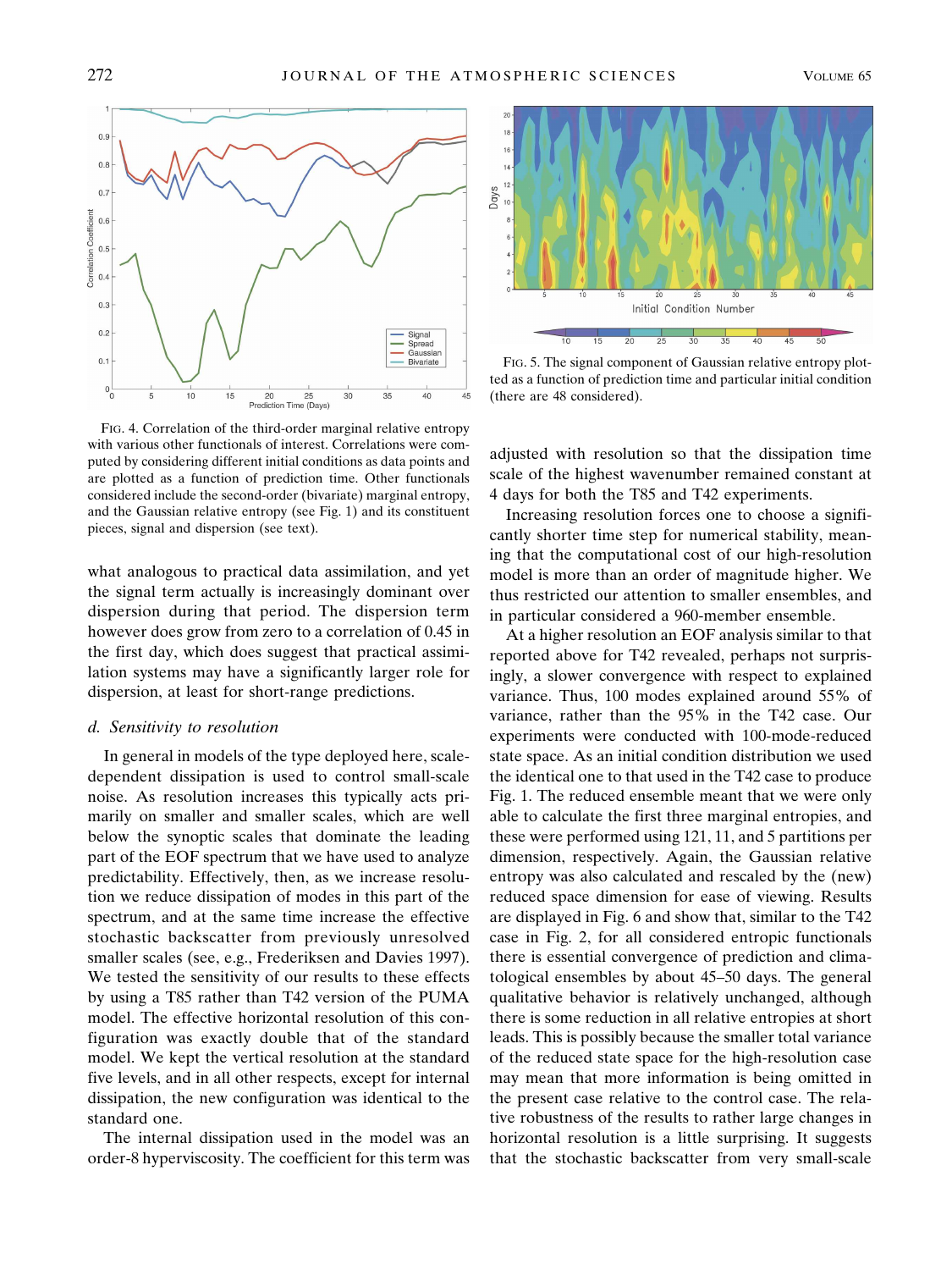

FIG. 6. Same as Fig. 1, but for a high-resolution (T85) version of the numerical model. The Gaussian marginal entropy has here been rescaled by 100 rather than 60 (see text). The fourth-order marginal relative entropy has been omitted because smaller ensembles were used.

wavenumbers is not very important to the basic statistical predictability properties of the atmosphere. Naturally, more detailed study of this issue is warranted.

## **5. Summary and discussion**

In this contribution, for the first time we have investigated perfect atmospheric statistical predictability comprehensively using very large ensembles and tools from information theory. The model used is quite simplified compared to state-of-the-art numerical weather prediction models; however, it exhibits reasonably realistic behavior in the midlatitude storm tracks.

Our principal novel result is that in the winter storm tracks, model prediction and climatological ensembles are essentially indistinguishable beyond approximately 45 days. This has important consequences for atmospheric climate prediction because it suggests that beyond this time there is no value in incorporating initial condition data, and only boundary condition data are relevant to predictions. This qualitative result appears robust to significant increases in the horizontal resolution of the model used. It is also seems robust to the dynamical variables used in the predictability analysis (see Kleeman 2007b).

A further novel result concerns regional variation in potential predictability. We find that in the southern summer hemisphere storm tracks, statistical predictability is at least twice as long as in the northern winter hemisphere. In addition, the decline of predictability as measured by the relative entropy of the prediction and

climatological ensembles was of a much more marked exponential character, whereas the winter case showed a more linear behavior. It seems plausible that these two different predictability regimes are consequences of the different nature of the geophysical turbulence operating in the various regions. The mean state vertical shear resulting from the local jet stream is perhaps a factor of 5 larger in the winter case.

A final major novel result concerns variations in predictability with differing initial conditions. This problem is of major practical interest to forecasters, and many attempts have been made to relate skill of predictions to ensemble spread variations. Our measure of predictability—relative entropy—is derived from information theory and may be interpreted as the utility of a statistical prediction given a perfect model. We find that variations in this measure are primarily not due to variations in prediction ensemble spread, but to variations in the anomalous means of these ensembles. We refer to the first effect as dispersion and the second as signal.

This result needs further detailed investigation because our method of constructing initial conditions ensures that differing initial conditions have the same initial condition spread. There are many options used in data assimilation to produce such initial conditions, and often they use the prediction model in a fundamental way to interpolate sparse observational data to the model grid. This ensures that the flow instability of the initial state will likely have some role in setting initial errors. Nevertheless, despite this caveat we find that after a prediction of 5–10 days, during which such instabilities may be expected to strongly influence ensemble spread, that the importance of signal relative to dispersion is actually somewhat increased.

A limitation of the present study is the neglect of convective processes. Apart from the computational overhead involved with the inclusion of these effects, there is often a serious problem of model verisimilitude. It is well known, for example, that models often have difficulty in simulating both the amplitude and period of low-frequency large-scale variations in convection, such as the Madden–Julian oscillation (MJO; see Lin et al. 2006). This may be due to the lack of horizontal resolution of the turbulence because cloudresolving models often (and not surprisingly) appear to simulate aspects of convection better (see, e.g., Ziemiaski et al. 2005). The precise manner in which the conclusions presented here are modified by the consideration of convection is likely to depend on details of the convective "turbulent cascade," and so in the view of this author they will need to be studied in a number of models with very different convection parameteriza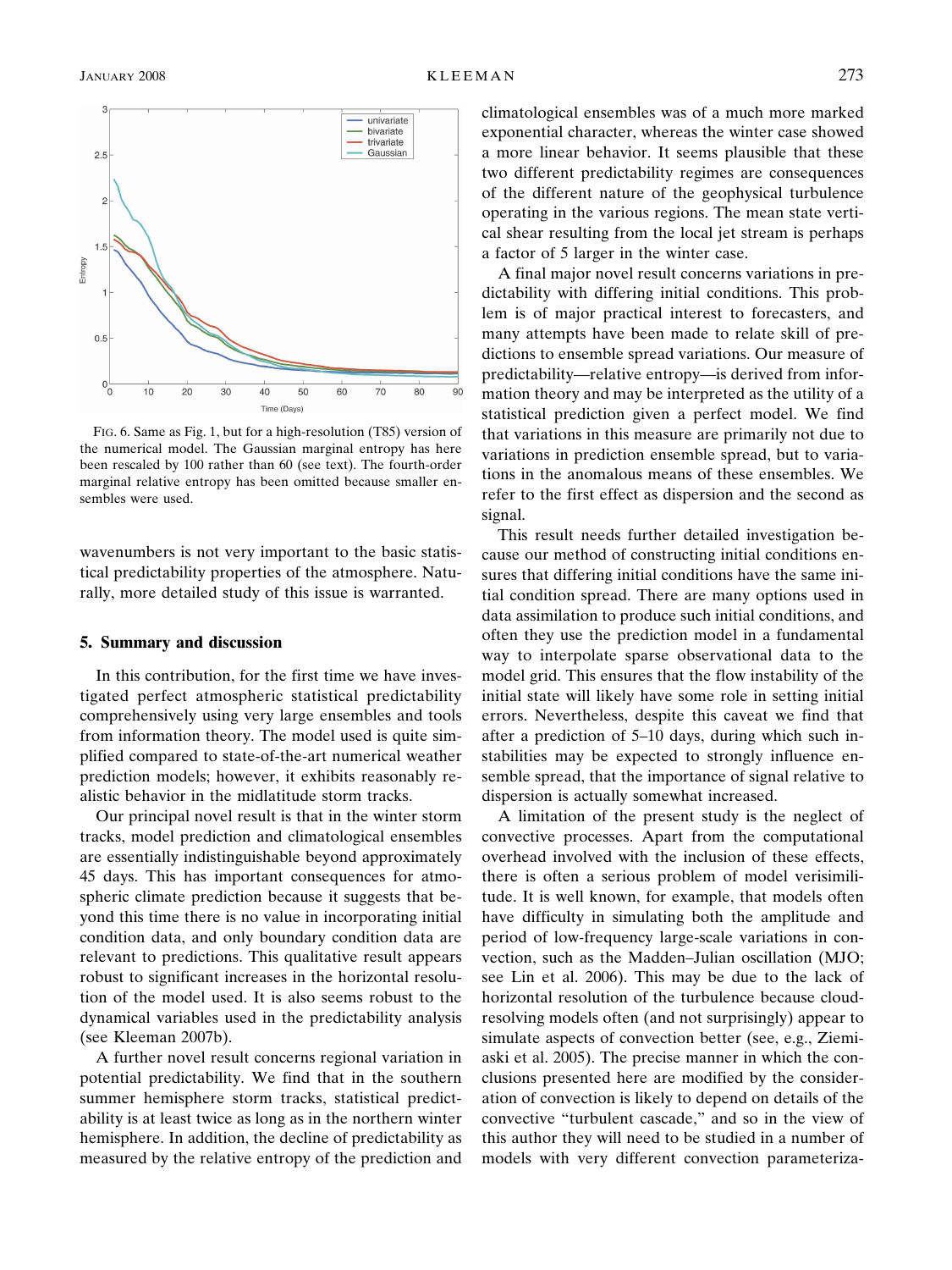tions. One can easily imagine that if a model has too much variability at very high frequencies and high wavenumbers (convective "noise"), and too little associated with low-frequency and large-scale coherent structures, then estimates of predictability may be unduly pessimistic.

*Acknowledgments.* The author wishes to thank Tim DelSole, Adam Monahan, Brian Farrell, and Illya Timofeyev for stimulating and useful discussions when this work was presented at several seminars and workshops. This work was supported by NSF Grants CMG 0417728 and ATM 0430889.

# APPENDIX A

#### **Initial Condition Distribution**

Following the general philosophy outlined in the main body of the text, we assume that all prognostic variables are governed by a multivariate distribution that ensures a fixed horizontal decorrelation scale. Specifically, we assume that the set of prognostic variables  $x_i$  have the distribution

$$
P(x_1, ..., x_N) = D \exp\bigg[-\sum_{i,j} C_{ij}^{-1} (x_i - \mu_i)(x_j - \mu_j)\bigg],
$$
\n(A1)

where the  $\mu_i$  are the means of the corresponding prognostic variables, which have a covariance matrix *Cij*. We assume that the  $\mu_i$  are drawn randomly from a long integration of the atmospheric model. The covariances are assumed to have the form

$$
C_{ij} = S_i S_j \exp[-(d^{ij}/a)^2] V_{ij}, \tag{A2}
$$

where  $d^{ij}$  is the horizontal distance between the various prognostic variables. Here, *a* is set at one-sixth the earth's radius (i.e., around 1000 km);  $V_{ii} = 1$  if  $x_i$  and  $x_j$ are on the same vertical level and the same type of prognostic variable (i.e., temperature, vorticity, divergence, or surface pressure), and zero otherwise. This ensures no correlation between different vertical levels or different prognostic variables. This formulation is perhaps a little oversimplified because one would expect some correlation between different prognostic variables at a particular locality and also in the vertical.

The prognostic variables are assumed to have variance  $S_i^2$ , which is set at 1/100 of the climatological variance of the particular prognostic variable. These were determined by a long integration of the atmospheric model.

The idealized formulation given above can be justified qualitatively as follows: If one takes a prognostic variable from the model and performs a local horizontal average to roughly represent the coarse-resolution value of this variable, one can use such an integrated variable to represent approximately an observation of the prognostic variable at coarse resolution. The discrepancy between this "observation" and the actual value of the variable at the center of the local averaging region then is an estimate of the observational error resulting from the lack of horizontal resolution. One can now obtain statistics for this estimated observation error using a long integration of the atmospheric model. The "errors" are approximately Gaussian with a horizontal decorrelation scale that varies directly with the degree of coarsening chosen to produce the observations.

In the initial condition experiments described in section 4c, it is worth noting that the error covariances will not vary from one mean initial condition to another because of our fixed choices outlined in Eq. (A2). A practical data assimilation methodology will not have this property because model dynamics will play a complex role in determining error covariances.

The initial conditions drawn from the distribution (A1) may be unbalanced quasi geostrophically, and thus possibly generate undesirable gravity waves. To circumvent this, a gravity wave time filter described in Lynch and Huang (1994) was applied to the prognostic variables for all ensemble members before a prediction integration.

## APPENDIX B

#### **Relaxation Temperature**

The model temperature is relaxed using Newtonian cooling with a damping time of 15 days toward a zonally and vertically varying profile  $T_R(\phi, \sigma)$ , which is intended to represent the radiative convective profile for the global atmosphere in the northern winter. It is given as a function of latitude  $\phi$  and the vertical coordinate  $\sigma$  by

$$
T_R(\phi, \sigma) = T_R(\sigma) + f(\sigma) \left[ \Delta T_{\text{NS}} \frac{\mu}{2} - \Delta T_{\text{EP}} \left( \mu^2 - \frac{1}{3} \right) \right],
$$
\n(B1)

where  $\mu = \sin \phi$ ;  $\Delta T_{\text{NS}} = -53$  K is the temperature difference between the north and south poles; and  $\Delta T_{\rm EP}$  = 70 K is the mean equator pole temperature difference. The first term  $T_R(\sigma)$  is the global mean vertical temperature profile, which is determined as follows: It is assumed that the relaxation temperature is a hyperbolic function of *z*, which is asymptotically isothermal as  $z \rightarrow \infty$  and asymptotically a constant gradi